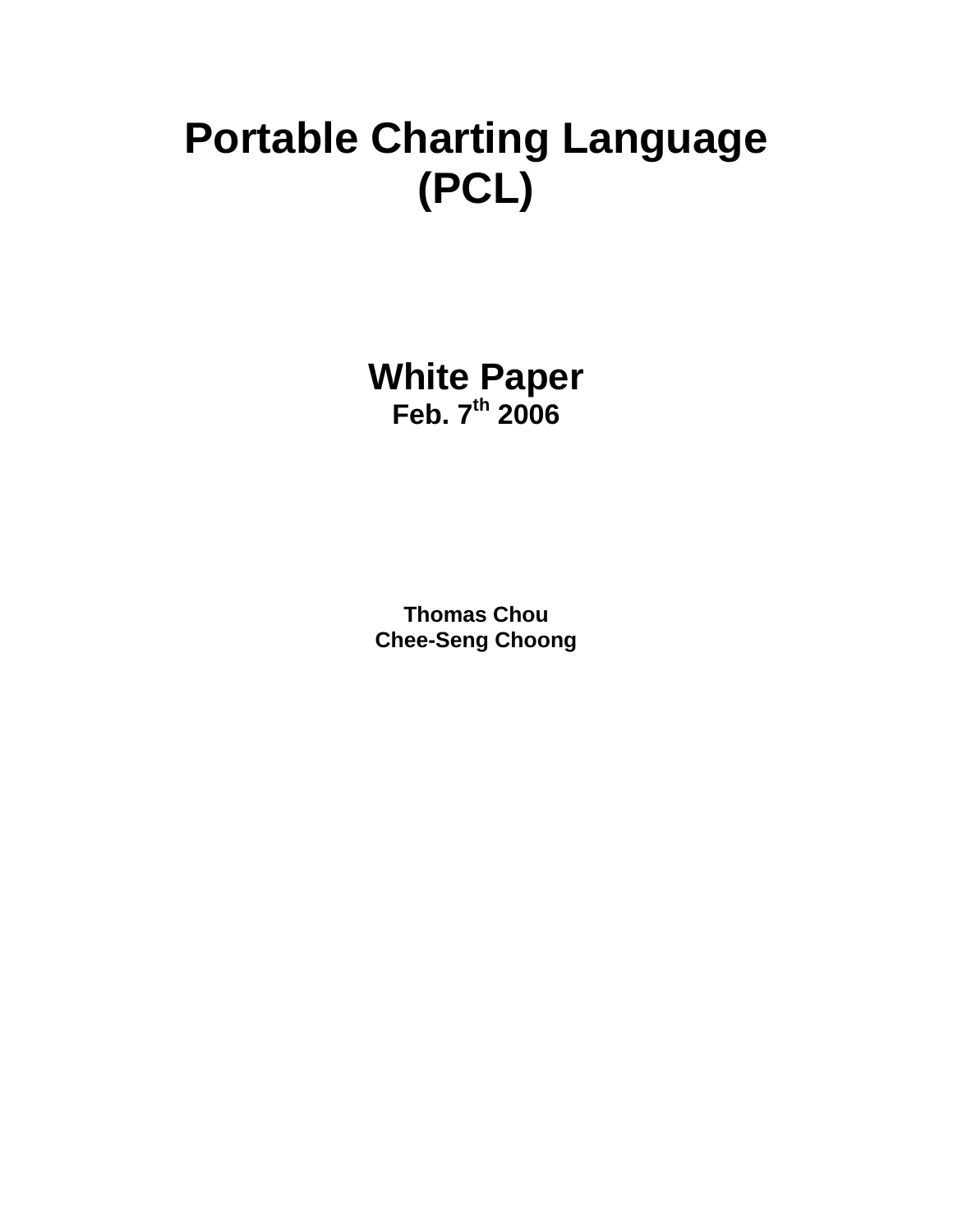## **1. Background**

Charts and graphs have been indispensable tools since the beginning of time. They are used everywhere and by everyone. In the financial field, stock brokers analyze large amounts of financial data every day to determine what to buy and what to sell. In the medical field, clinicians look at patients' charts to determine the proper treatment. In the scientific and engineering fields, charts can be used to analyze massive amounts of scientific or performance data gathered over time revealing to their users trends and anomalies that they couldn't have discovered through other means.

Today, there are a plethora of charting tools out there each tailored for a specific purpose. But ultimately, all charting users are looking for the same thing and that is how to take a collection of data and produce a meaningful chart quickly and easily. Today's charting applications can't give you that. Spreadsheet applications such as Microsoft Excel are great for data entry but can be cumbersome when manipulating large amounts of data. Furthermore, it can't do batch processing - quickly generating charts from a series of input files.  $3<sup>rd</sup>$  party charting libraries are highly configurable but require users to have a programming background to use them.

# **2. Goals**

The purpose of PCL is to address the deficiencies that exist in today's charting tools described above. The language is designed to give users the ability to build charts customized to meet their individual needs without having them to understand the technical details behind writing a charting program.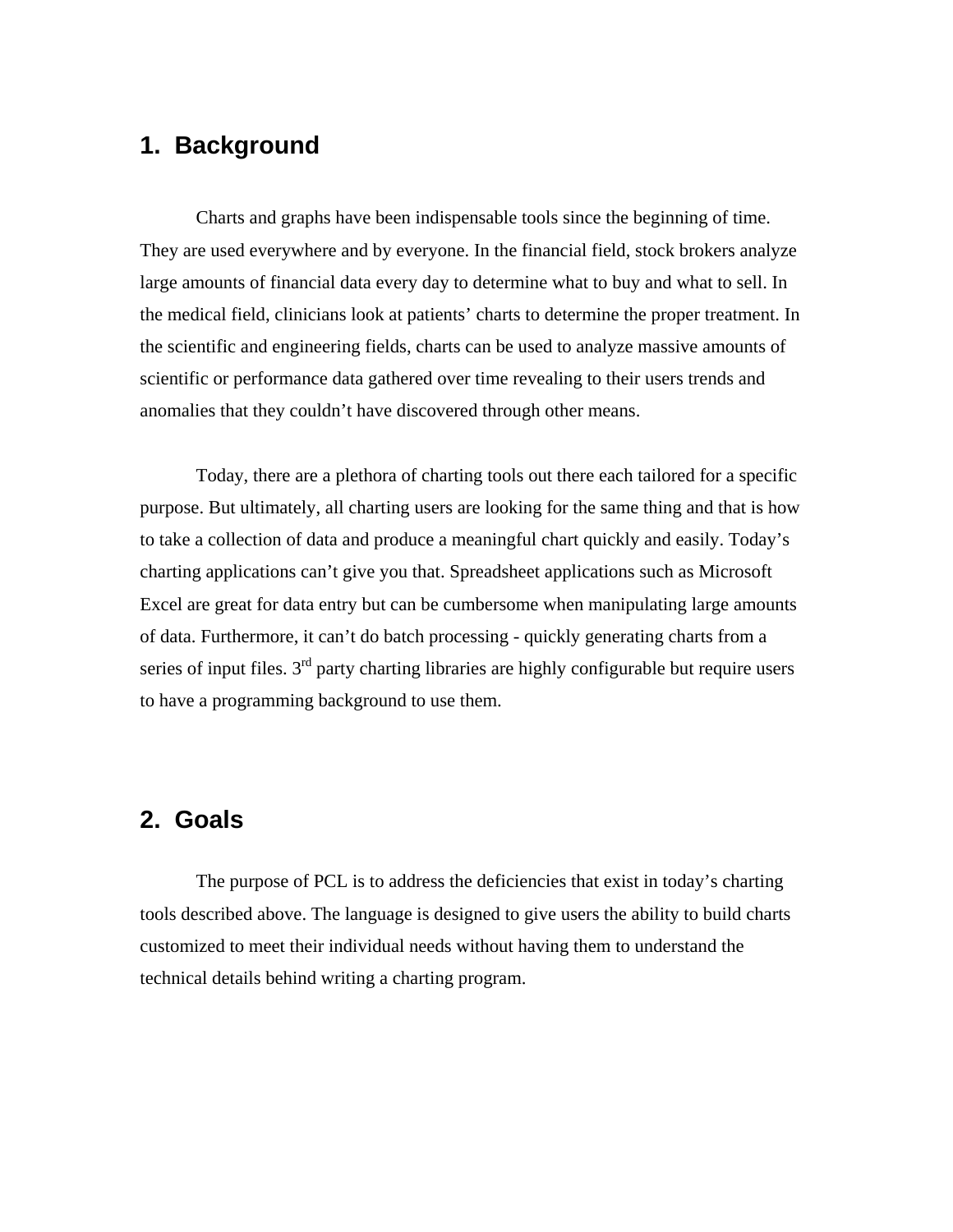#### *2.1 Architecture Neutral and Portable:*

PCL is an interpreted language and will execute on top of the Java Virtual Machine. Like Java, PCL is designed to run on any platform allowing users to produce charts in almost any environment.

### *2.2 Ease of use:*

PCL provides the facilities to analyze, manipulate, and extrapolate the data by just writing a few lines of code. It hides the mundane details so that the user can concentrate on manipulating and analyzing the data itself. For example, the process of opening a file, creating an input stream, tokenizing, and parsing is simplified to just specifying the filename and the delimiter(s) used.

Function loops allow the programmer to take control of repetitive tasks such as deriving a new data series from existing data as well as enable batch processing of generating charts for multiple input files. Highlighting data points that exceed specific thresholds on the chart can be expressed in a little conditional statement. Basic tasks such as finding the min/mean/max/median can be expressed as a single keyword

# **3. Main Language Features**

The following are a subset of the main features of the PCL language: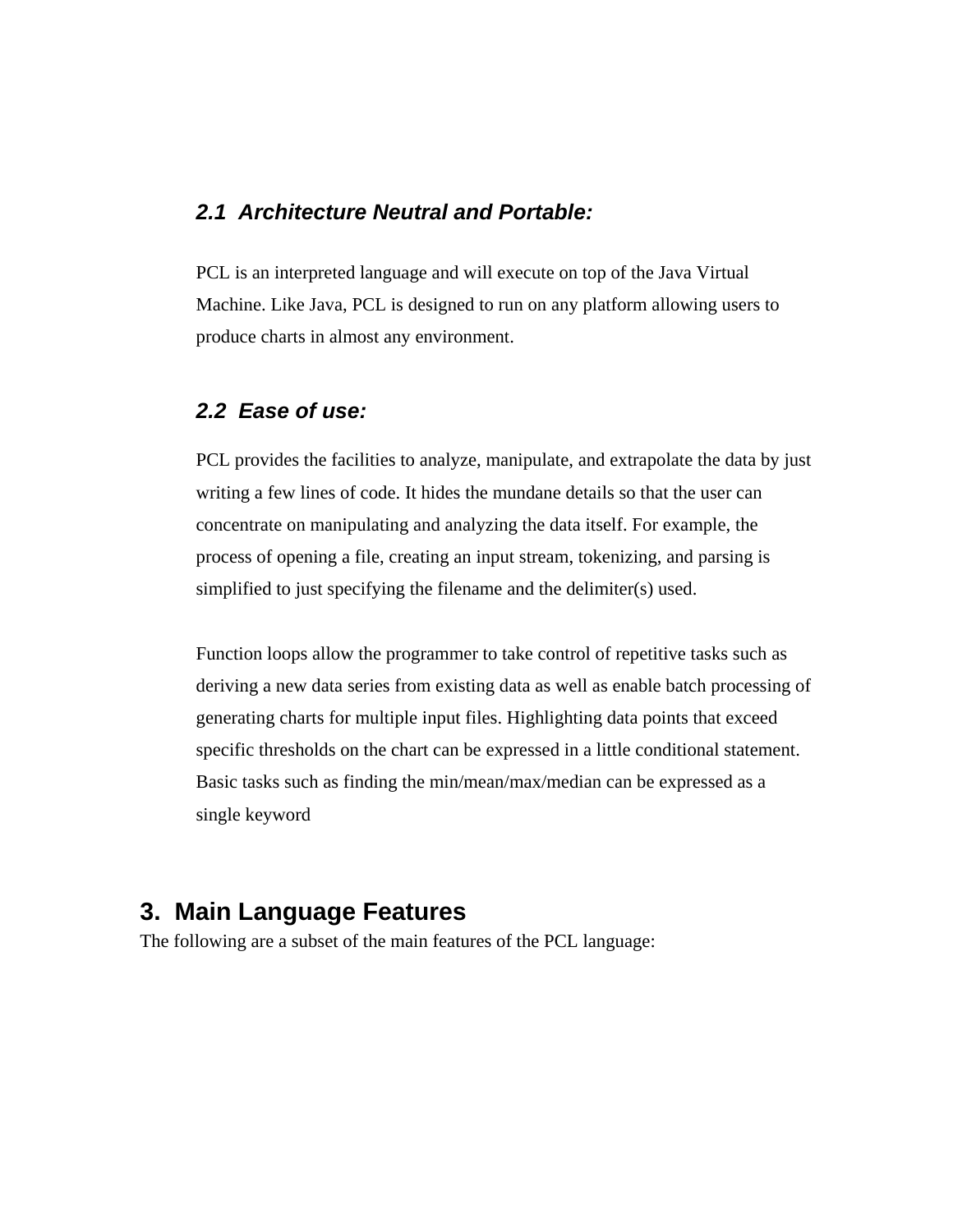### *3.1 Data Types*

The basic data types such as integer and float are supported for data values. Strings, which are mainly used as labels for data series, columns, and the chart's title, are also supported.

#### *3.2 Basic Data Series Operations*

The basic common operators such as  $+$ ,  $-$ ,  $*$ ,  $\alpha$  as well as mathematical functions like min, max, mean, median, are supported.

#### *3.3 Program flow control*

Basic flow control statements such as if-else, for, and while are available. These make it possible to analyze and selectively manipulate data. Users will also be allowed to create their own functions in addition to the predefined functions.

# **4. Sample Code**

Below is one example of how a user could create a simple XY plot.

```
// Load data file to be plotted 
chart.delimiters(",") 
chart.load("c:\\data.csv") 
// Control the size of the chart 
chart.size.width = 100 
chart.size.height = 100 
// Identify your data columns 
col[0].name = "xvalues column" 
col[1].name = "yvalues column" 
// Add a XY plot data series 
dataseries[0].name = "series1" 
dataseries[0].type = "xy plot" 
dataseries[0].xvalues = col[0].data 
dataseries[0].yvalues1 = col[1].data
```